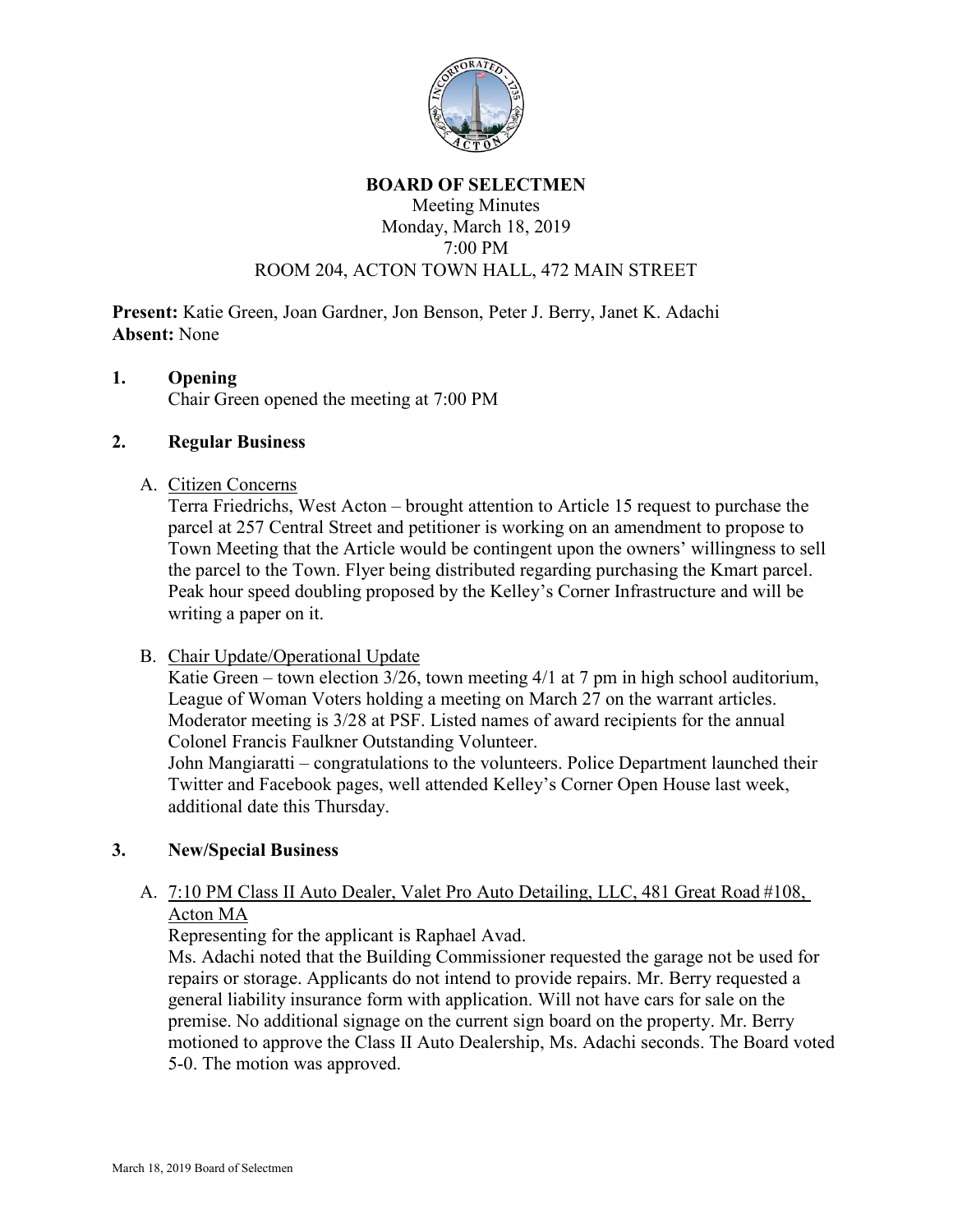

B. Discuss Acquisition of Property at 19-21 Maple Street and Uniqueness Determination of 19-21 Maple Street Pursuant to G.L. c. 30B, Section 16(e) (2) Mr. Mangiaratti noted that it has been a goal for the Board to acquire additional parking at the MBTA station and has reached an agreement with the property owner at 19-21 Maple having signed a letter of intent to sell to the town last Friday. Board needs to take a specific vote of uniqueness to approve the Town Manager to enter into a purchase and sale agreement, and to finalize the acquisition terms at Town Meeting.

Jill Gregory, 49 Maple Street – is the plan to pave the whole area – concerned about the wetlands. Ms. Green commented that the layout excludes the wetlands

Ann Chang – will the buildings be demolished, Mr. Mangiaratti commented not in the immediate future. Ms. Chang asked if the ambulance vehicle will be allowed to stay, Mr. Mangiaratti commented that it will for now.

David Martin – SATSAC has been looking toward acquiring that property for some time.

C. Town Manager Review Discussion

The Board reviewed his performance review and noted that his overall score has been excellent. No further discussion.

D. Town Manager Contract Discussion

Ms. Green discussed recent meeting to review and recommend a one-year extension and an increase in base salary to \$193,600. Will include a vote to approve at a future meeting later next week.

# E. Sewer Warrant Article

Ms. Adachi noted that Town Engineer had put item on agenda as placeholder, in case Board had further questions for him, but in the absence of anything further to discuss, Board could pass over the item. Mr. Managiaratti mentioned the recent Sewer Forum – very well attended and great information.. Mr. Berry commented that issue of School District's potential "avoided costs" was difficult, District had submitted preliminary plan for the new building with septic plan, test pits done, and given District's construction timeline, he wondered if sewering would be feasible option. Ms. Adachi assured there have been many conversations among Town Engineer, herself and West Acton sewer committee regarding septic vs. sewer for new school building, entities would have to agree on process for determining District's avoided costs, test pits were preliminary, not witnessed by Health Department and therefore not for Title V compliance, and Town and schools would have to be in regular communication going forward. Terra Friedrichs – commented on Ms. Adachi's reference to historical "bad blood" on cost of sewer, went to forum seems like this is a first time people are hearing about this plan. Concerned about a memo in the public folder for West Acton Sewer being from

many years ago and is not recent – requested Town Engineer update the title. David Martin, High Street – Noted that MSBA would be paying 40% of the supposed 5 million of the septic cost, with District covering the other 60%. Health reviews have not been done for potential septic system.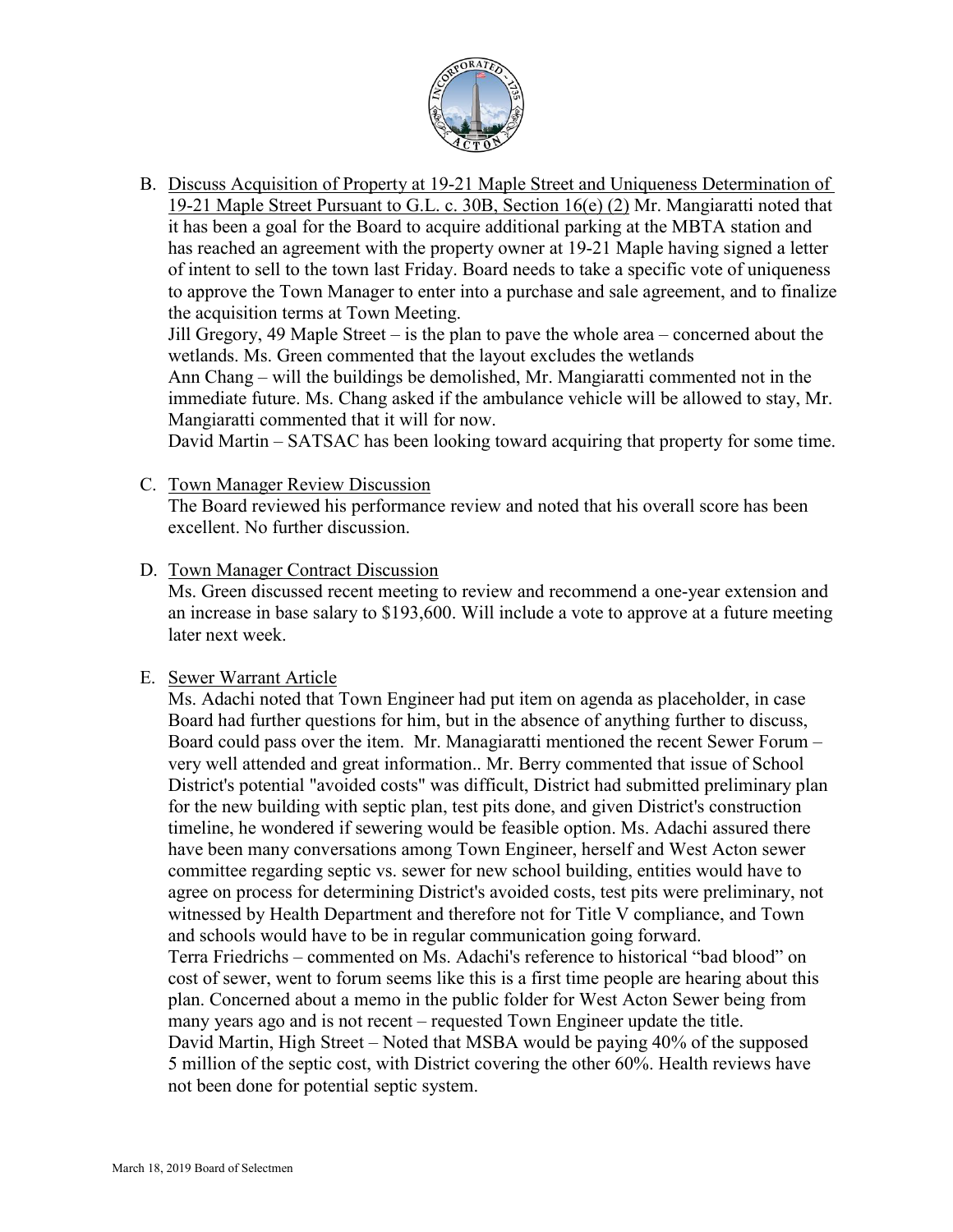

F. North Acton Fire Station Update

Mr. Mangiaratti commented that the NAFS design was approved at the Annual Town Meeting in 2018. Special committee of town employees have selected PMA as the Operation Project Manager. They are helping select an architect. Had 7 proposals for architects and expect to be completed by the end of the month.

Jim Snyder Grant – asked about when plans made in programing the fire station (staffing, equipment, and apparatus). Mr. Mangiaratti commented that it will be developed during the feasibility study. Further questions included if during the study whether the town would weigh in on the energy use for the building, and fire apparatus turning out of Harris Street onto Main Street. Mr. Mangiaratti noted it would be during the feasibility study.